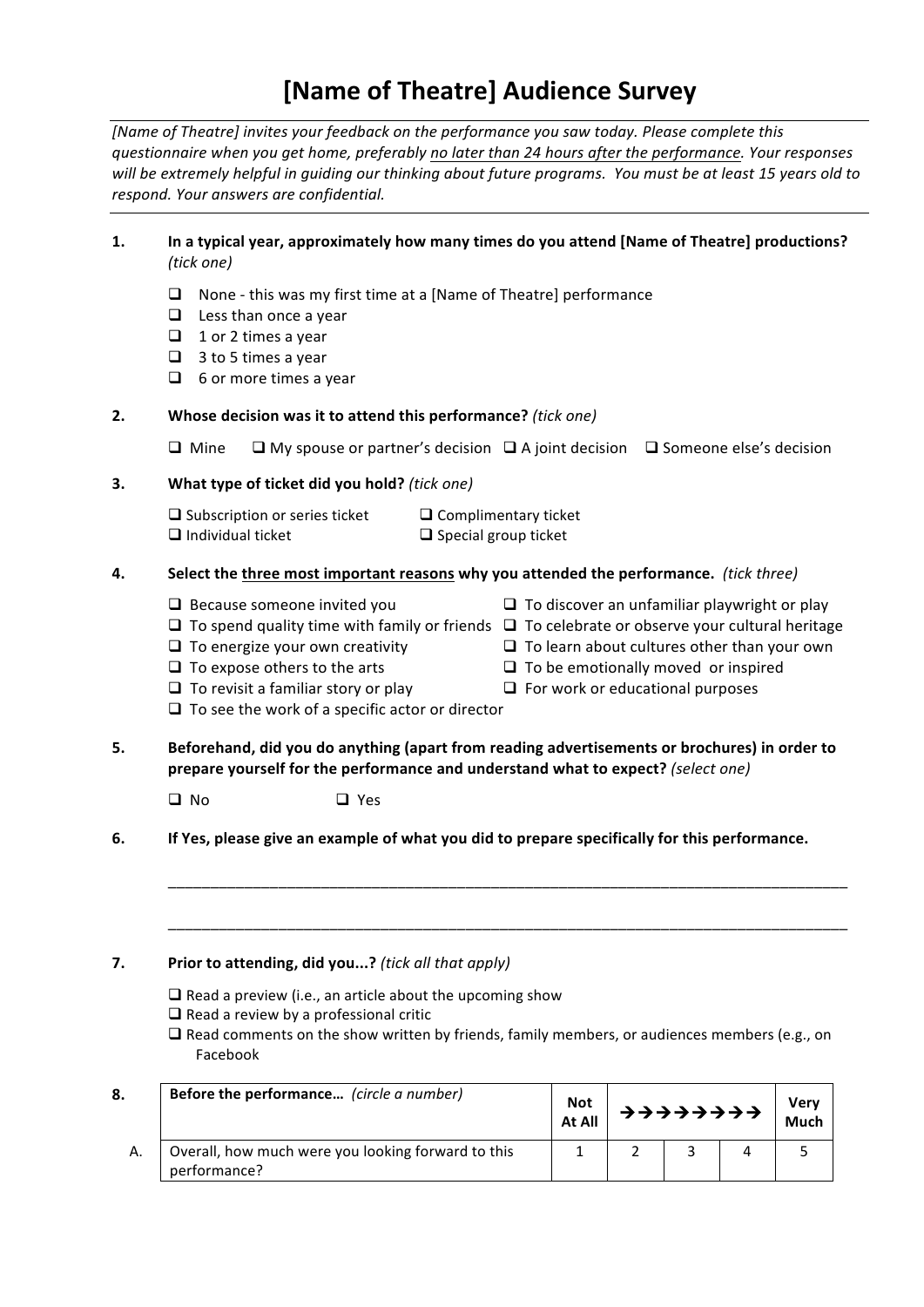# $\boxtimes$  **Reflecting on Your Experience**

| 9.        | In regards to the performance (circle a number)                                                     | <b>Not</b><br>At All | <b>ナナナナナナナナナ</b> |  | <b>Very</b><br>Much |  |
|-----------|-----------------------------------------------------------------------------------------------------|----------------------|------------------|--|---------------------|--|
| А.        | Overall, to what degree were you absorbed in the<br>performance?                                    |                      |                  |  | 4                   |  |
| <b>B.</b> | Overall, how much did the skill and artistry of the actors<br>impress you?                          |                      |                  |  | 4                   |  |
|           | To what extent did you feel a bond or connection with<br>one or more of the characters in the play? |                      |                  |  | 4                   |  |

| 10. | In regards to the performance (circle a number)    |  |  | Strong |
|-----|----------------------------------------------------|--|--|--------|
|     | Overall, how strong was your emotional response to |  |  |        |
|     | the performance?                                   |  |  |        |

\_\_\_\_\_\_\_\_\_\_\_\_\_\_\_\_\_\_\_\_\_\_\_\_\_\_\_\_\_\_\_\_\_\_\_\_\_\_\_\_\_\_\_\_\_\_\_\_\_\_\_\_\_\_\_\_\_\_\_\_\_\_\_\_\_\_\_\_\_\_\_\_\_\_\_\_\_\_\_\_\_\_

\_\_\_\_\_\_\_\_\_\_\_\_\_\_\_\_\_\_\_\_\_\_\_\_\_\_\_\_\_\_\_\_\_\_\_\_\_\_\_\_\_\_\_\_\_\_\_\_\_\_\_\_\_\_\_\_\_\_\_\_\_\_\_\_\_\_\_\_\_\_\_\_\_\_\_\_\_\_\_\_\_\_

## 11. What emotions were you feeling as you left the performance?

| In regards to the performance (circle a number)<br>At All                                                                       |   | <b>ナナナナナナナナ</b> |   |   | <b>Very</b><br>Much |
|---------------------------------------------------------------------------------------------------------------------------------|---|-----------------|---|---|---------------------|
| How much did you feel a sense of connection to others<br>in the audience?                                                       |   | 2               | 3 | 4 | 5                   |
| How much were your eyes opened to an issue, idea or<br>point of view that you hadn't fully considered?                          |   | $\mathcal{P}$   | ς | 4 | 5                   |
| To what extent were you exposed to a style or type of<br>theatre or a playwright that you didn't know about<br>previously?      |   |                 | ς | 4 | 5                   |
| During the performance, how much did you think about<br>the history or structure of the play, or the life of the<br>playwright? | 1 | $\mathcal{P}$   | 3 | 4 | 5                   |

| 13. | In regards to the performance (circle a number)                                                                      | Not<br>At All | ナナナナナナナナ |   |   | <b>Very</b><br><b>Much</b> |
|-----|----------------------------------------------------------------------------------------------------------------------|---------------|----------|---|---|----------------------------|
| А.  | To what extent did anything about the performance<br>offend you or make you uncomfortable?                           |               |          | 3 | 4 | 5                          |
| В.  | To what extent did the performance spur you to take<br>some action, or make a change?                                |               |          |   | 4 |                            |
| C.  | Are you any more likely than you were before the<br>performance to follow the work of [Playwright] in the<br>future? |               |          |   | 4 |                            |
| D.  | To what extent did the performance celebrate your<br>cultural heritage or express a part of your identity?           |               |          |   | 4 |                            |

## 14. **Did you leave the performance with questions that you would have liked to ask the actors,**  $divector$  or playwright? *(select one)*

\_\_\_\_\_\_\_\_\_\_\_\_\_\_\_\_\_\_\_\_\_\_\_\_\_\_\_\_\_\_\_\_\_\_\_\_\_\_\_\_\_\_\_\_\_\_\_\_\_\_\_\_\_\_\_\_\_\_\_\_\_\_\_\_\_\_\_\_\_\_\_\_\_\_\_\_\_\_\_\_\_\_

\_\_\_\_\_\_\_\_\_\_\_\_\_\_\_\_\_\_\_\_\_\_\_\_\_\_\_\_\_\_\_\_\_\_\_\_\_\_\_\_\_\_\_\_\_\_\_\_\_\_\_\_\_\_\_\_\_\_\_\_\_\_\_\_\_\_\_\_\_\_\_\_\_\_\_\_\_\_\_\_\_\_

 $\Box$  No  $\Box$  Yes

15. **If "Yes", what were one or two of your questions?**